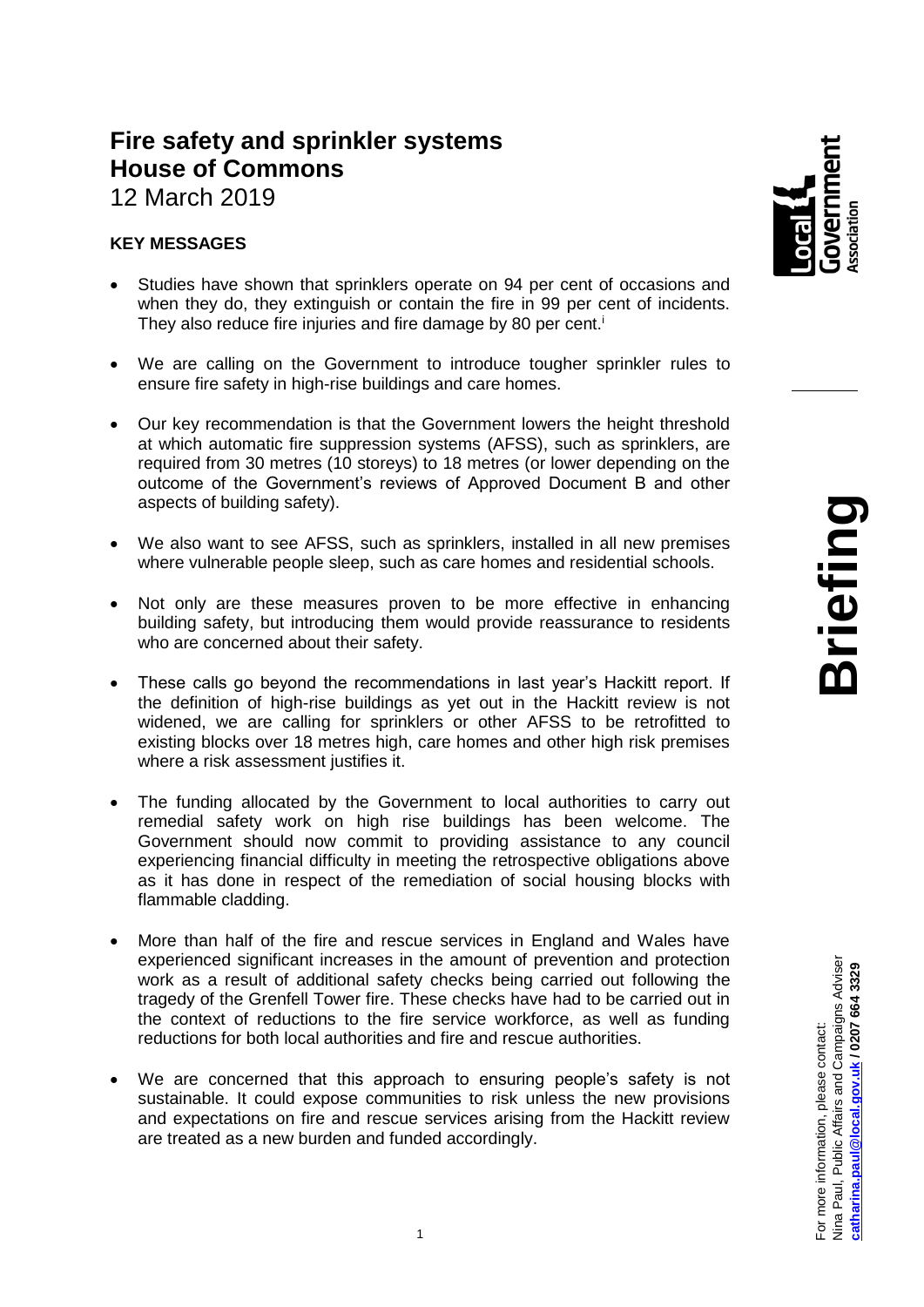#### **FURTHER INFORMATION**

#### **Current situation on sprinklers and Automatic Fire Suppression Systems in building regulations in England**

In England, Approved Document B volume 2, which provides guidance on meeting the fire safety provisions in the building regulations, sets out the broad requirements on AFSS in non-domestic buildings. AFSS have to be installed in new high rise blocks of flats over 30 metres in height and in warehouses with more than 20,000 square metres of floor space. Since 2007 the Department of Education guidance in Building Bulletin 100 has required the installation of sprinkler systems in new schools unless the school can demonstrate it is a low risk and installing sprinklers would not provide value for money.

#### **Changes to the use of sprinklers as a result of the Grenfell fire and the Hackitt review**

The fire in Grenfell tower block was a tragedy. In order to mitigate against similar tragedies impacting their residents, a number of councils have undertaken work to retrospectively fit sprinklers. For example, Croydon Council have been fitting sprinklers in Croydon's tallest council-owned tower blocks. This includes 25 blocks at 10, 11 or 12 storeys, and an eight-storey sheltered accommodation block will have sprinklers fitted.<sup>ii</sup>

Following the fire at Grenfell, the Government commissioned Dame Judith Hackitt to conduct a review of buildings regulations and fire safety. This reported in May 2018.<sup>iii</sup> Set out below are the key points from the LGA's perspective:

- A new regulatory framework should apply to residential properties which are 10 or more storeys high; higher risk residential buildings (HRRBs). Government could expand the definition to cover other high-rise buildings below 10 storeys or other residential buildings where vulnerable people sleep as next steps). A new regulator, the Joint Competent Authority (JCA), should be set up. It should bring together council building control functions, fire and rescue services and the Health and Safety Executive, working together to maximise the focus on building safety within HRRBs across their entire life cycle. The JCA's work would be funded on a full cost recovery basis.
- Councils would notify the regulator of new HRRBs, and a list of existing HRRBs would be created in the same way MHCLG has been logging private high rise residential buildings.
- HRRBs should be treated as a single entity (as opposed to the current confused division of responsibility between the Fire Safety Order and the Housing Act). There must be a clear duty holder (either the building owner or superior landlord) with responsibility for the safety of all parts of the building.
- HRRB duty holders must take such safety precautions as may reasonably be required to ensure building safety risk is reduced so far as is reasonably practicable.
- The duty holder for a HRRB should proactively demonstrate to the JCA through a safety case at regular intervals (every five years but more frequently dependent on the level of risk) that they are discharging their responsibilities.
- The safety case must identify the hazards and risks, describe how risks are controlled, and describe the safety management system in place.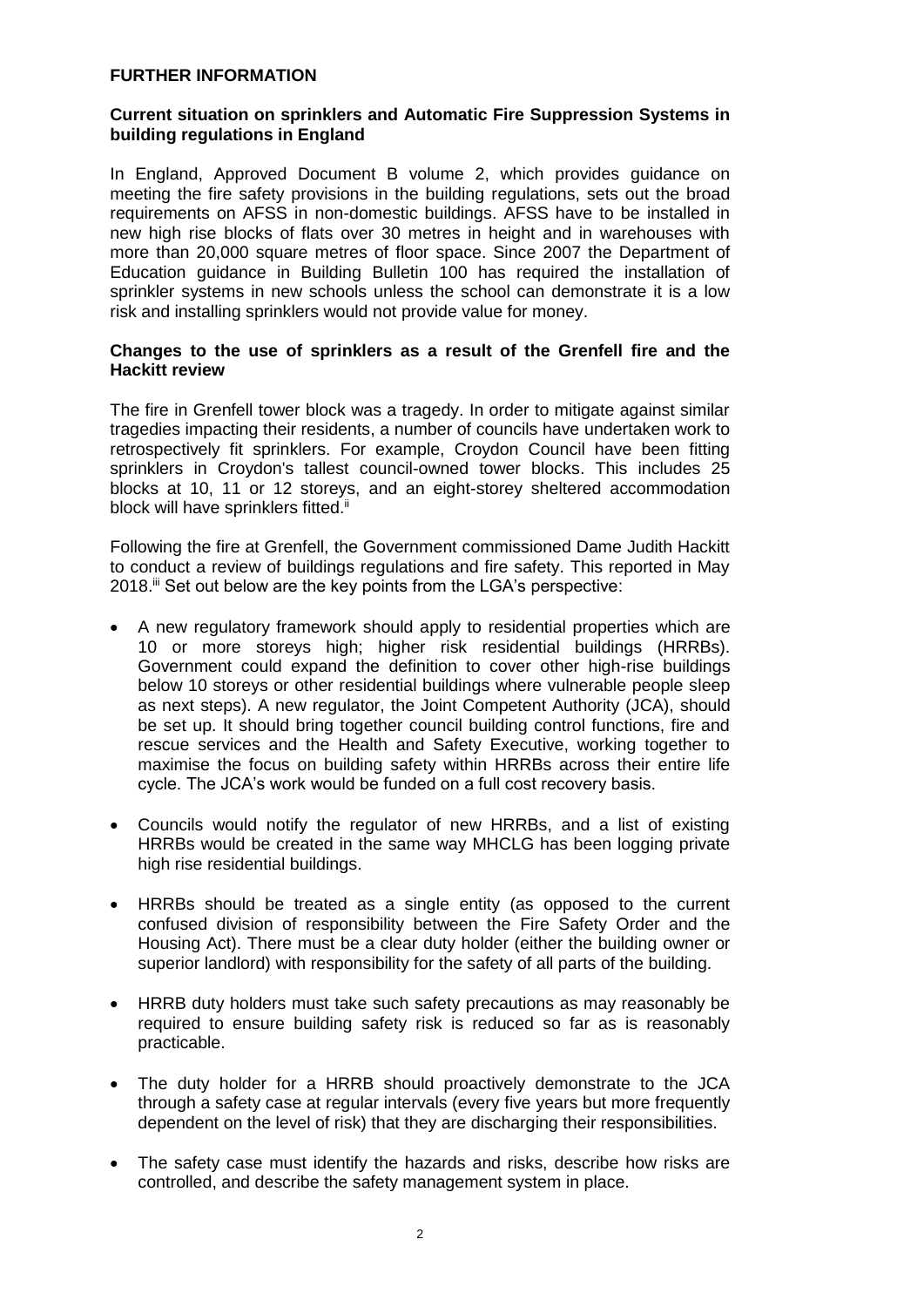- A HRRB duty holder will have to demonstrate a fire risk assessment for the whole building has been undertaken by someone with relevant skills, knowledge and experience and reviewed regularly, and ensure any recommendations/requirements outlined in the fire risk assessment are undertaken and completed in a timely manner. Fire risk assessments should be reviewed at least annually until a first safety case review has been completed.
- Residents of HRRBs should have clear obligations to maintain the safety of flats and to cooperate with the duty holder (or building safety manager) to the extent necessary to enable them to fulfil their duties. The duty holder should educate, influence and inspect to ensure residents meet these obligations and the JCA should be able to intervene where there is any immediate risks to persons.
- The regulator would have a suite of powers to ensure new buildings are safe.
- In addition there are proposals for reform of the Approved Documents that provide guidance around buildings regulations.

The LGA supported many of the recommendations made in the Hackitt Review's final report as set out in our response.<sup>iv</sup>

In particular, we are concerned that the definition of higher risk residential buildings in the Review's report is too narrow and should be extended to cover all residential buildings over 18 metres in height and other residential buildings where vulnerable people sleep. The Hackitt review states that the Government could do this as next steps.

The Government has committed to reviewing Approved Document B, the guidance on how to comply with the fire safety regulations. A call for evidence to inform this review concludes on 15 March. This review provides an opportunity for changes to be made to the requirements related to AFSS in residential buildings.

It remains to be seen how the detail of the Hackitt proposals for a new regulator will develop, but it seems unlikely that they will include specific requirements (for example, to retrofit sprinklers) and that the retrofitting of AFSS will be one of a series of measures that a duty-holder may need to employ to meet their obligations.

### **Evidence sessions and the LGA AFSS Working Group**

In October 2017 the LGA Fire Commission established a new working group to consider sprinklers and AFSS, and to consider the evidence for retrofitting these. The group collated evidence from a number of expert witnesses before agreeing a set of recommendations.

The evidence the LGA received emphasised that it was important to understand what AFSS are for and what they do:

- In all cases the role of AFSS is to reduce the spread of fire and thereby reduce the damage and the risk to people elsewhere in the building.
- While it has previously been argued that sprinklers are not effective in protecting the occupant of a room from a fire, international research demonstrates that this is not the case. In 2004, the Building Research Establishment (BRE) undertook several experiments comparing fires in sprinkler-fitted and non-sprinkler-fitted buildings. In all cases it discovered that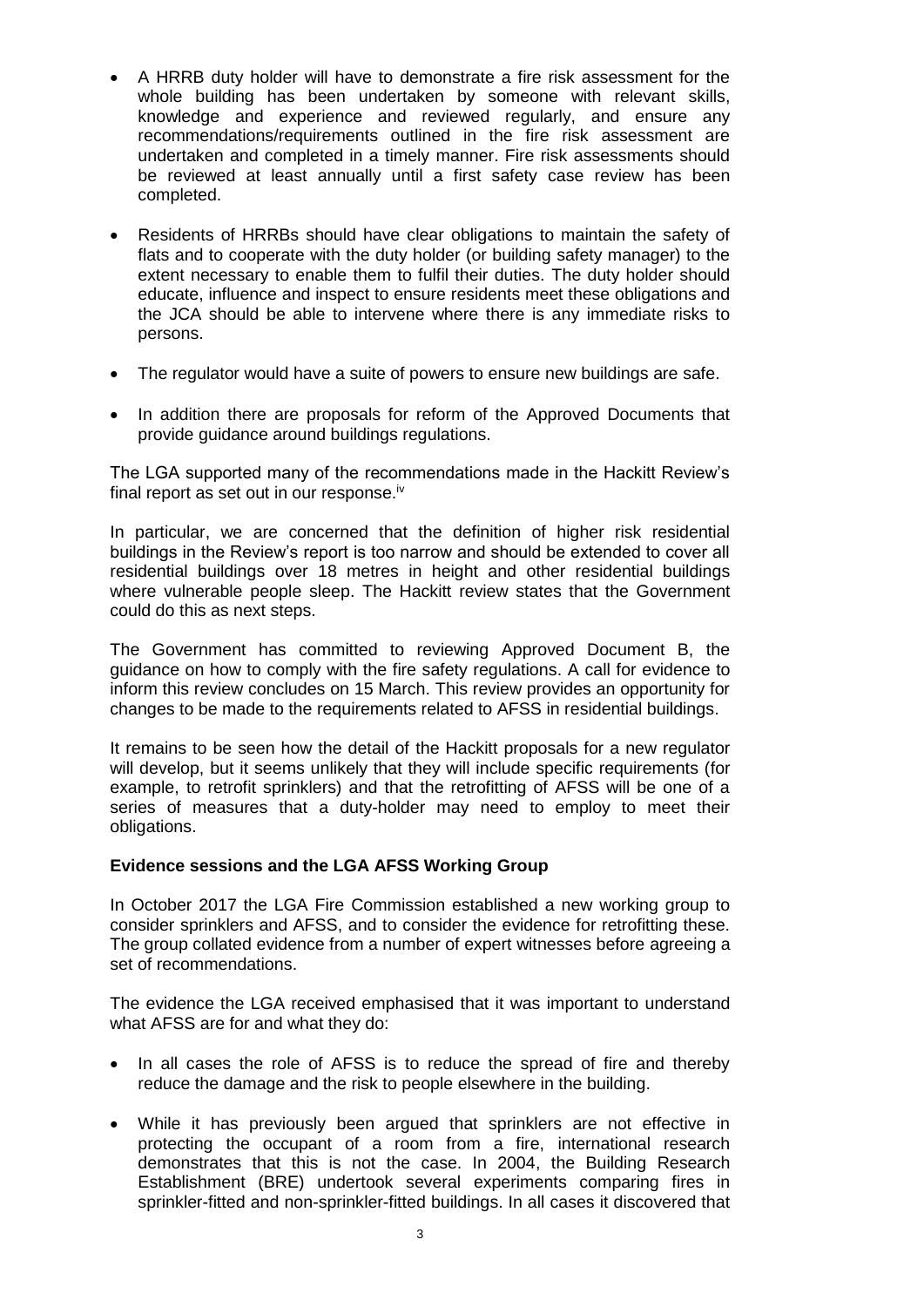survivability in all areas (including the room of origin) was greater in the presence of a sprinkler system.<sup>v</sup>

- Sprinklers have enviable statistics on fire safety and saving lives. Their track record in this country is 94 per cent reliability and 99 per cent for life safety.
- Sprinklers are effective. They do not, as a rule, cause significant damage through false alarms. The vast majority of fires are managed by up to four sprinkler heads, with 65 per cent of fires controlled by one sprinkler head activating, and a further 20 per cent by two.
- There is also a strong argument for reducing the height above which sprinklers are required on grounds of firefighter safety such as the fires in Stevenage and Southampton, both of which cost the lives of two firefighters.

Witnesses who addressed the AFSS working group generally agreed that fire safety needs to be considered in a holistic manner and a proportionate risk-based approach taken:

- AFSS are proven as the most effective safety feature, however, they are not a substitute for fixing flaws in primary safety features of a building and can only add another layer of safety to a building.
- Fire doors are essential in protecting high rise residents, hard wired smoke alarms are also important (11 per cent of homes do not have smoke alarms but fires in homes without smoke alarms account for 36 per cent of fire deaths).
- Spending money on sprinklers *instead* of these elements contravenes the need for a holistic approach to fire safety.
- A typical AFSS will not be able to fight a fire in the structure of the building, such as in the walls or vent ducts. There have, however, been instances involving fires from internal services or even from external sources to a building where sprinklers have been highly effective. An example is a fire at Studley Green where an external fire was controlled by a sprinkler in a kitchen. A recent high-rise fire in a Walthamstow Tower block started on an external balcony and was controlled by the sprinkler system inside the flat.
- It was pointed out that two people died on 2018 in sprinkler fitted properties. However, it is important to note that, in these examples, the two fatalities occurred because their clothing was the main contributor to the fire and they died of the burns inflicted. AFSS are not specifically designed to save lives in these circumstances as they require significant heat to activate.
- Some felt that a well-designed building should not need AFSS and that, as the UK currently has low loss of life due to fire (the UK has 4.5 fire deaths per year per every 1 million), there was arguably not an overwhelming case for lowering the height of residential high rise buildings in which fire suppression systems should be installed. However, data produced by the ABI shows that while the numbers of fires are in decline, losses per fire are increasing.
	- In 2004, there were £812 million of fire-related losses from 125,000 claims (an average claim cost of just under £6500);
	- Yet in 2015, there were £1.14 billion of fire-related losses from 58,000 claims (an average claim cost of just under £20,000).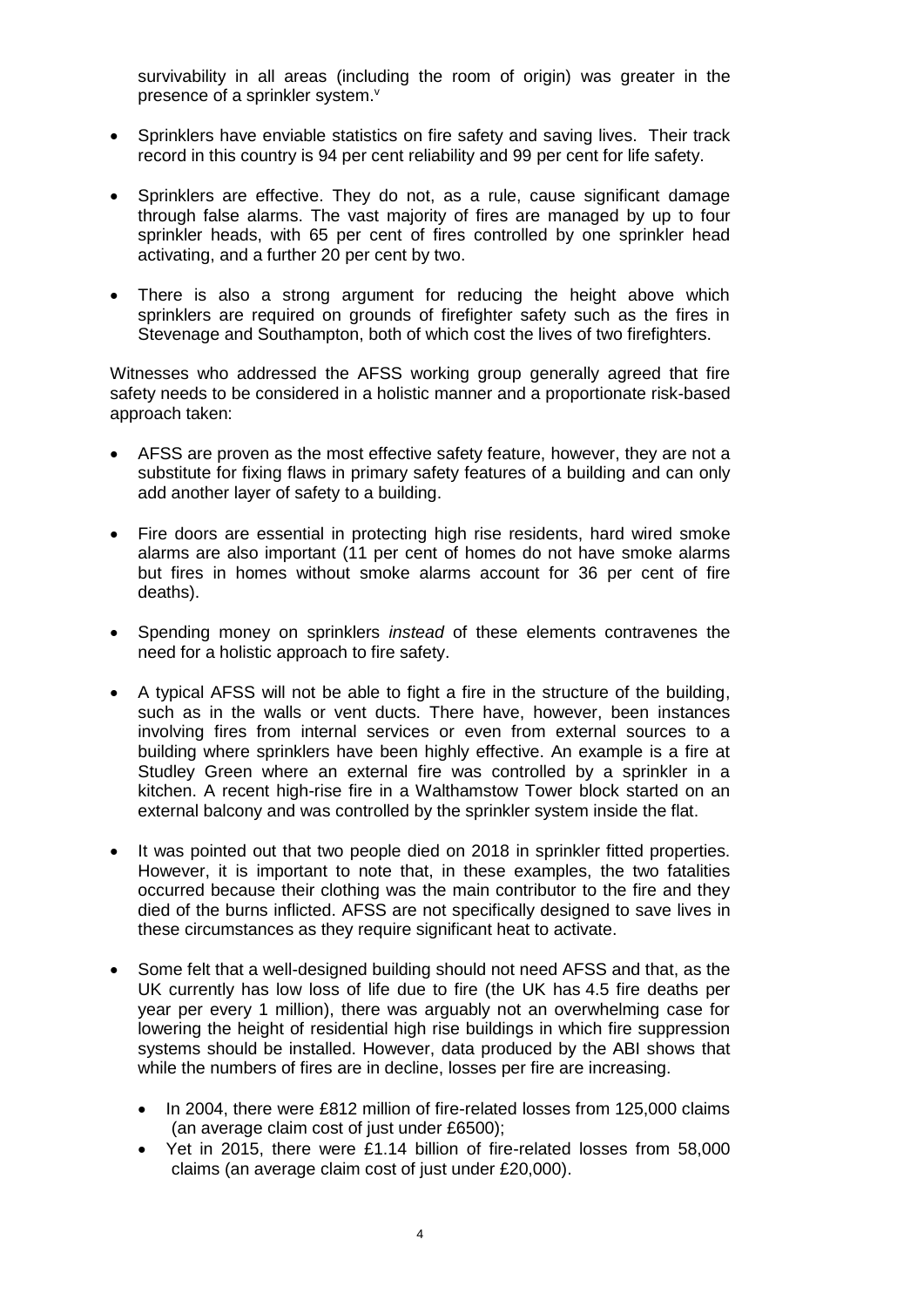- It was felt to be important that care homes, supported housing, schools and other similar buildings should be built well in the first place. However, it was acknowledged that there is an urgent need to bring existing care homes and schools up to safety standards to that of commercial buildings. Public buildings, such as hospitals, schools and care homes should be considered as commercial properties and have the most appropriate fire safety systems. Thought should also be given at the design stage to the location of, for example, vulnerable residents or service users.
- A strong starting point would be building new structures with heat resilient materials, not being allowed to compromise on cheap, possible combustible materials. Some builders have adopted using a light timber frame in newbuilds, which is an extremely combustible material. Some schools are made of wood and polystyrene panels.
- There is uncertainty over the cost of retrofitting. The working group was quoted figures of £4-10,000 per flat and there is no guarantee of access to leasehold flats, but our research on this point was not comprehensive. These figures do not include maintenance costs and maintenance also requires continued access.

A number of the concerns about retrofitting AFSS were addressed in the evidence session:

- There were mixed views on the difficulties posed by asbestos in blocks which might be disturbed by installation. One figure quoted was a 25 per cent increase in installation costs (to £4k per flat) as a result of this factor.
- Water supply has certainly been an issue in Wales and is recognised as an issue that would arise were London to follow the Welsh example. However 'loflow' technology can allow the existing mains to be used.
- Retrofitting can be much more complex in practice than it appears on paper and a standard approach to all blocks is not practical:
	- There are issues regarding the accreditation of installers, which significant increases in demand would exacerbate, and the standards around installation. The group was told that BS291 is a very loose standard and needs tightening.
	- Retrofitting needs a workforce that is trained to work in people's homes. Sprinkler installation must be done by competent people with the right mind-set. Blanket installation could lead to a lowering of standards and witnesses gave examples of poor installation that has taken place recently.
	- Access to leaseholder properties is remains a significant issue, but some felt leaseholders have been more accommodating post-Grenfell. Access to tenanted properties can also be an issue. Education and engagement will be a critical element of any retrofitting work that needs to be undertaken.
	- Retrofitting sprinklers is intrusive work. It is essential that the work site is left in a fire safety state every night. It is important to check at the end of every day that no compartmentation has been compromised, using a clerk-of-works would be helpful here.

 <sup>i</sup> The figures in this briefing come from evidence sessions held by the LGA AFSS Working Group over the course of 2018, unless otherwise indicated.

iii [https://www.croydon.gov.uk/housing/firesafety;](https://www.croydon.gov.uk/housing/firesafety) see also [https://www.bbc.co.uk/news/uk-england-manchester-](https://www.bbc.co.uk/news/uk-england-manchester-42339927)